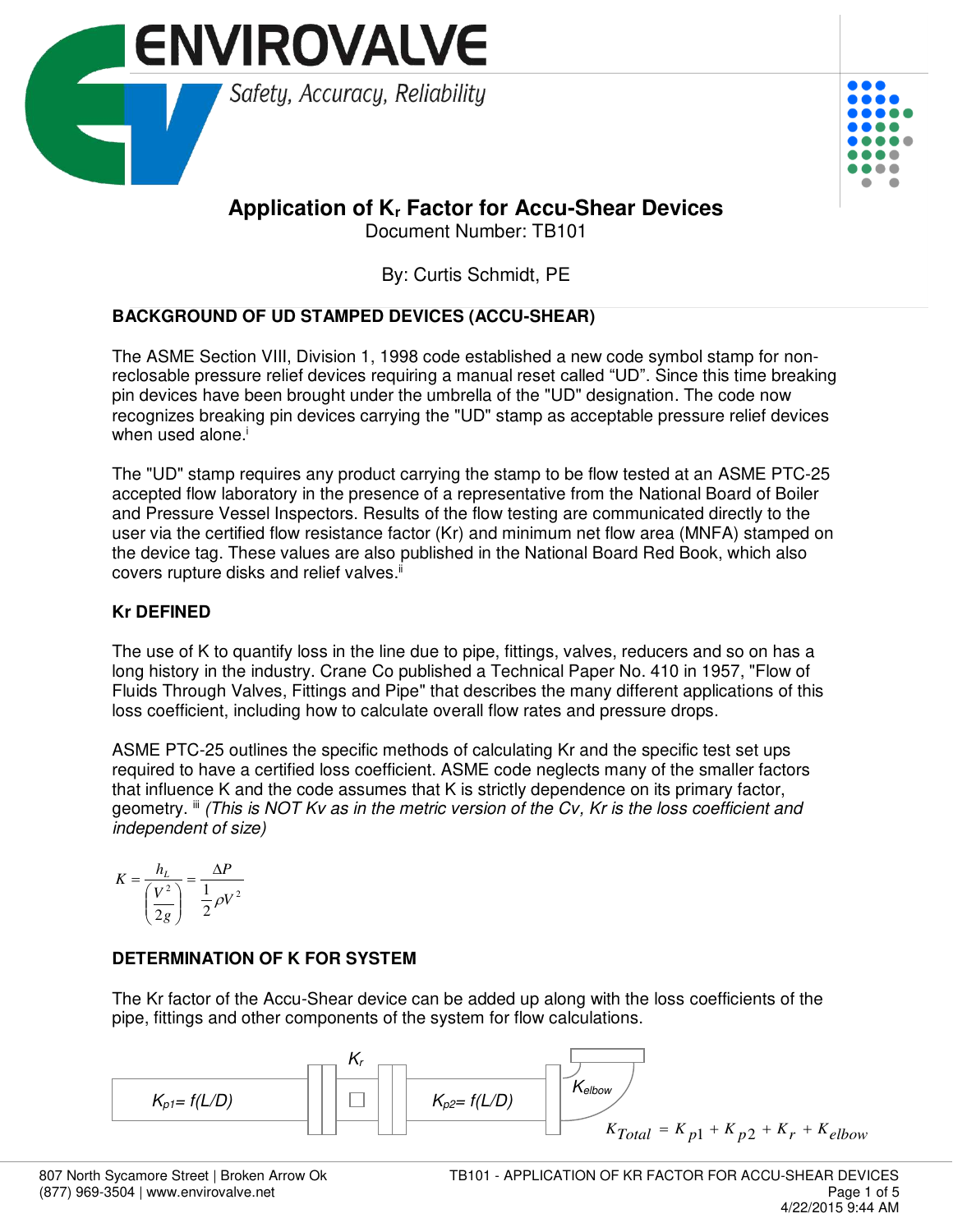



# **USE OF 'K' IN CALCULATING CHANGE IN PRESSURE ACROSS DEVICE**

For compressible flow the equations get somewhat complicated however the Crane manual presents a few options, one of which will be outlined below.

 $\Delta P =$ *Y*  $P = 0.0001078 \frac{K \rho v}{V^2}$  $\sqrt{\rho v^2}$ 

 $\rho$  = weight density of fluid in lbs /  $ft^3$ 

 $v =$  *mean* velocity of flow, in ft / s

*Y* = correction factor for compressible flow, value defined on A - 22 of Crane 410 paper

The correction factor, Y, is based on both the coefficient of resistance and the ratio of the change in pressure to the absolute pressure. The ANSI 150 Accu-Shear devices are certified for a flow coefficient of 3.71 and as such the Y factors for Air ( $k=1.4$ ) are listed below for reference.iv

| $\Lambda P$<br>$P_{\text{Inlet-Absolute}}$ | Y    |
|--------------------------------------------|------|
| 0.20                                       | 0.89 |
| 0.30                                       | 0.84 |
| 0.40                                       | 0.79 |
| 0.50                                       | 0.74 |
| 0.60                                       | 0.69 |
| 0.687                                      | 0.65 |

#### **LIMITATION AND CONSERVATISM OF 'K' WHEN USED FOR ACCU-SHEAR DEVICES**

Though the above methodology is a valid manner to calculate flow across the Accu-Shear devices it tends to be very conservative. Using the resistive coefficient method to certify the flow of the Accu-Shear line assumes that the geometry is simply scaled up and down for different valve sizes. This is not the case. The crane technical paper discusses this limitation of the resistance coefficient K in chapter 2 and illustrates in figure 2-13.

*"The resistance coefficient K would theoretically be a constant for all sizes of a given design or line of valves and fittings if all sizes were geometrically similar. However geometric similarity is seldom, if ever, achieved because the design of valves and fittings is dictated by manufacturing economies, standards, structural strength, and other considerations." -Crane 410, page 2-8* 

Though as part of certification ASME PTC-25 specifies that K values of different devices within the line can deviate no more than 3 standard deviations from each other this still allows for a wide amount of scatter. The figure below shows an 8 inch device (left) next to a 24 inch device (right) to illustrate that the Accu-Shear does not scale well.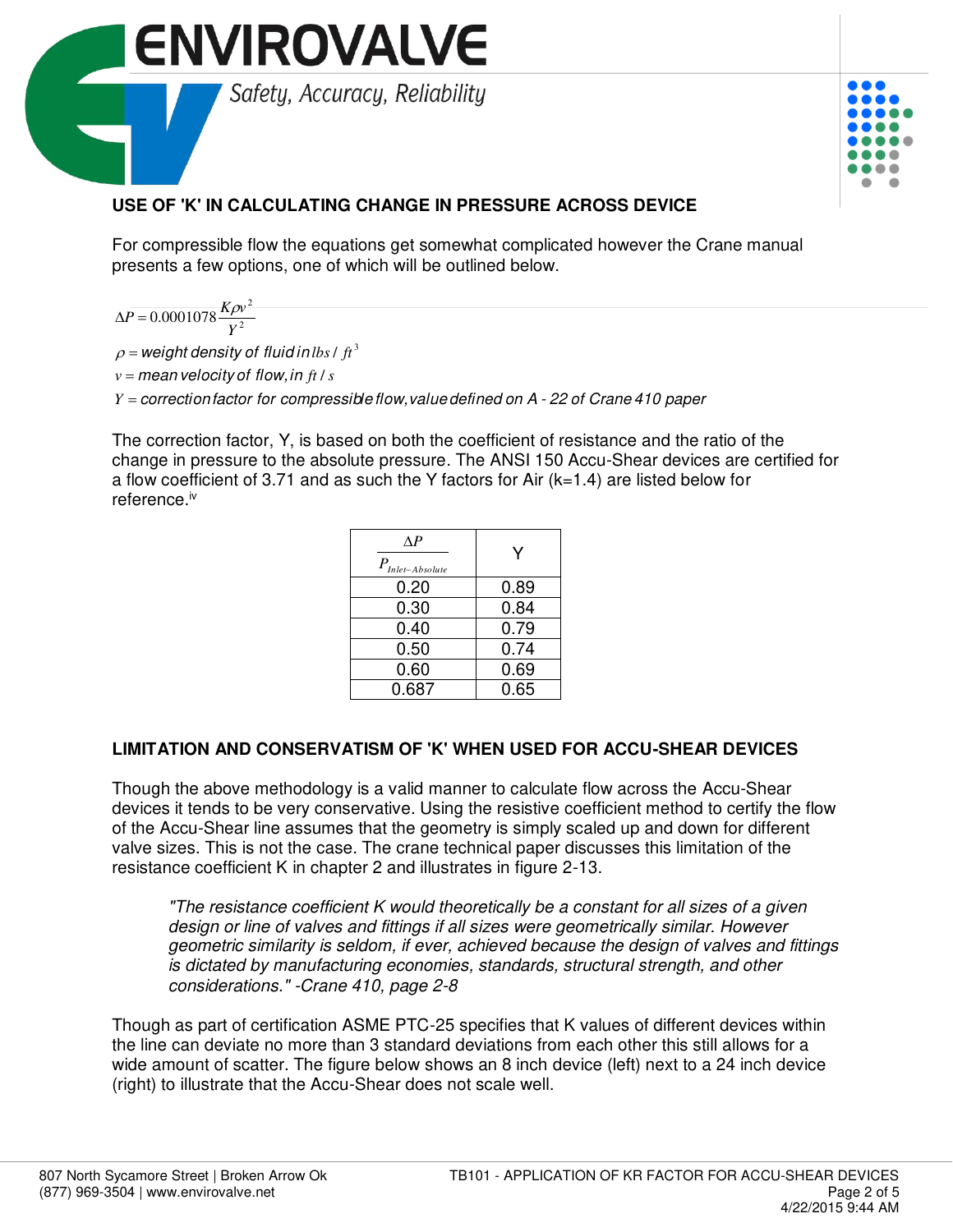





In determining the certified value of Kr for the device ASME takes into account this scatter and picks a conservative value to encompass this scatter. So the more scatter the more conservatism there is in the certified value of K. For example the Accu-Shear line had an average K value of 1.91 but was certified at 3.71 due to scatter in the 9 different tests of three different sized devices ranging from a 1/8 scale model of the 8 inch to a 1/8 inch scale model of the 24 inch. Below is a picture of the models used for flow certification at the national board.

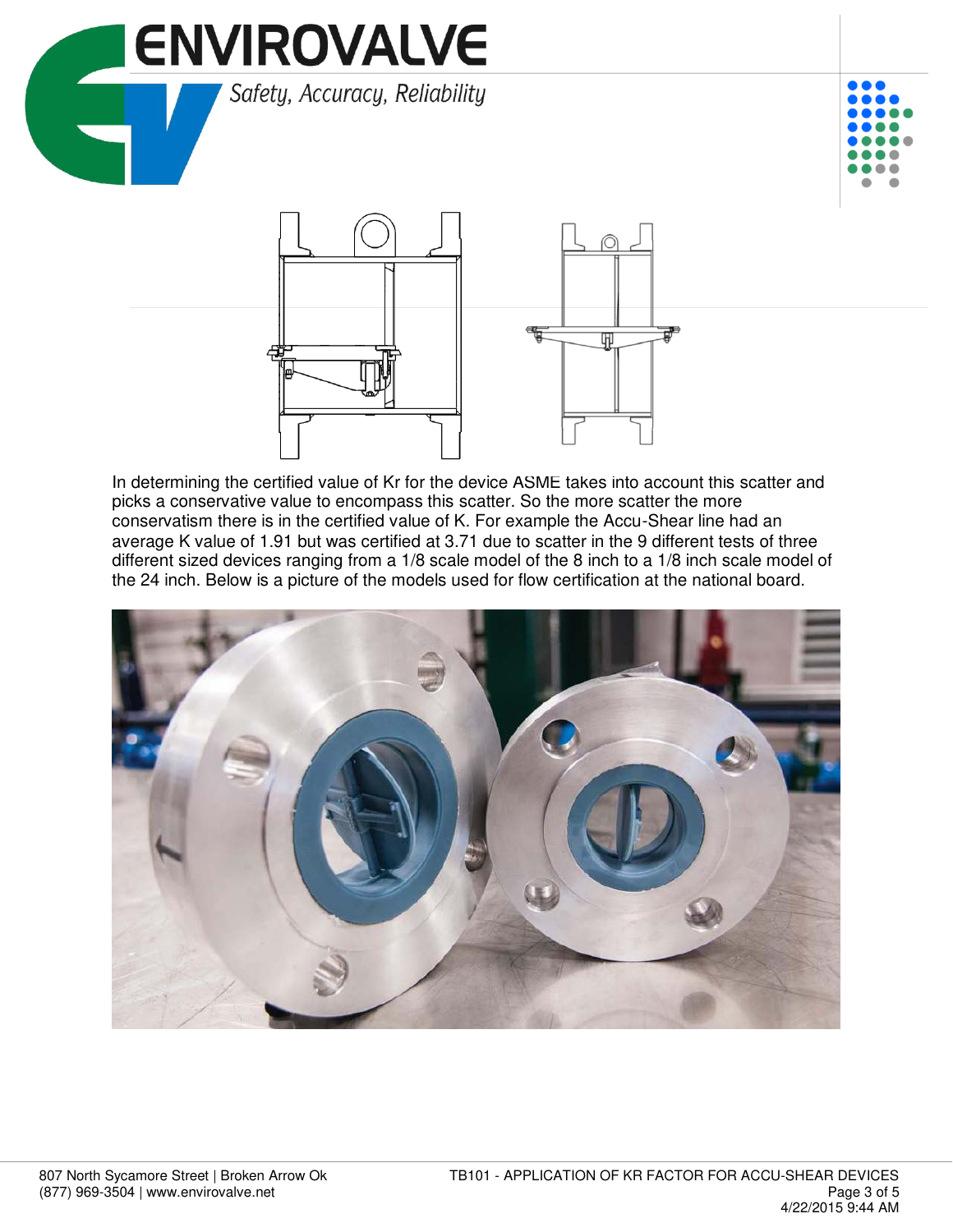



### **WHAT IS MNFA (MINIMUM NET FLOW AREA) AND WHEN IS IT USED**

The MNFA is only used to rate the capacity of the device when the *"Coefficient of Discharge"* method is employed to rate flow. This method may only be used in unique circumstances when the following conditions are met:

- i. The pipe discharged directly to the atmosphere
- ii. The Accu-Shear device is installed within 8 pipe diameters of the beginning of the piping from the pressure vessel
- iii. The Accu-Shear device is installed within 5 diameters of the end of the discharging pipe

The specifics of this method are outlined in the ASME Pressure Vessel Code Section VIII.

#### **WHAT ABOUT THE Cv FACTOR?**

The Cv factor is typically used for fluid control valves rather than pressure relief devices however a conversion exists in the crane 410 technical paper (A-31), the equation used is below (where d is the diameter in inches of the line) a graphical figure is found in the Crane 410 paper:

$$
C_V = \frac{29.9 d^2}{\sqrt{K_r}}
$$

Using the above formula and the data from the National Board flow tests on the 3D 1/8 scale printed models used for flow certification estimates for Cv values can be found and are shown in the table below:

|                 |           | Coefficient of Resistance | Coefficient of Resistance |
|-----------------|-----------|---------------------------|---------------------------|
| Size            | Model     | $(Kr) = 3.71*$            | $(Kr) = 1.91**$           |
| 8               | LP        | 993                       | 1,385                     |
| 8               | <b>HP</b> | 993                       | 1,385                     |
| 10              | <b>LP</b> | 1,552                     | 2,163                     |
| 10              | HP        | 1,552                     | 2,163                     |
| 12 <sup>2</sup> | <b>LP</b> | 2,235                     | 3,115                     |
| 12              | LL        | 2,235                     | 3,115                     |
| 12 <sup>2</sup> | ΗP        | 2,235                     | 3,115                     |
| 14              | <b>LP</b> | 3,043                     | 4,240                     |
| 14              | ΗP        | 3,043                     | 4,240                     |
| 16              | LP        | 3,974                     | 5,539                     |
| 16              | <b>HP</b> | 3,974                     | 5,539                     |
| 18              | <b>LP</b> | 5,030                     | 7,010                     |
| 18              | <b>HP</b> | 5,030                     | 7,010                     |
| 20              | LP        | 6,209                     | 8,654                     |
| 20              | HP        | 6,209                     | 8,654                     |
| 24              | <b>LP</b> | 8,941                     | 12,462                    |
| 24              | ΗP        | 8,941                     | 12,462                    |

Approximate **Cv Values** from Crane Manual Conversion

*\* Certified Coefficient of Resistance for Entire Accu-Shear Line, actual flow capacity will fall above that predicted by this coefficient*

*\*\* Average Coefficient of Resistance, actual flow capacity will fall above or below that predicted by using this coefficient*